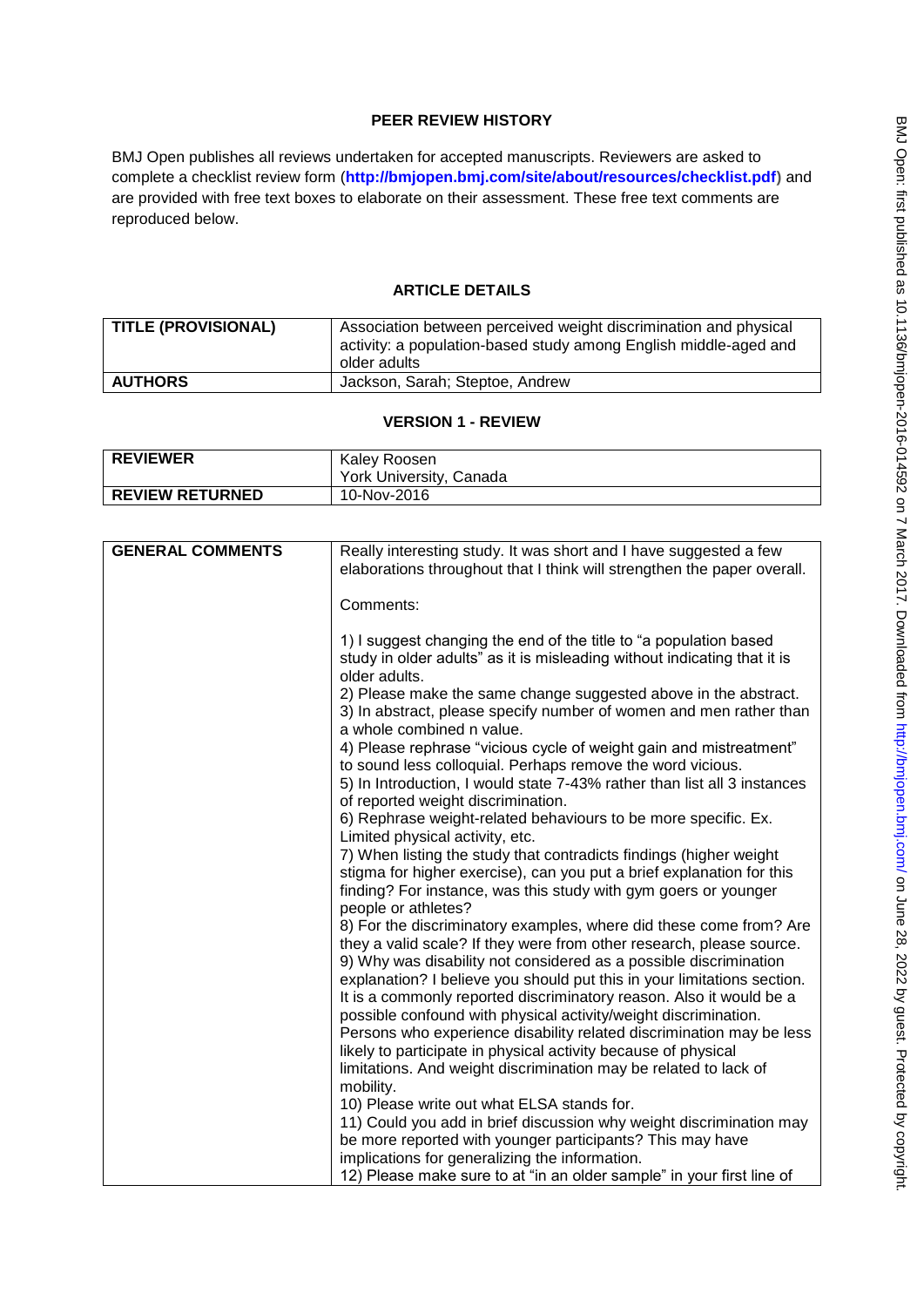| the discussion.                                                     |
|---------------------------------------------------------------------|
| 13) "Our results add weight to this body of evidence" – please      |
| reword. Something like "Our results are consistent with "           |
| 14) Perhaps you should mention that study that found inconsistent   |
| results. If you do not have space in the intro, you can discuss the |
| discrepancy in the discussion. I think it deserves a mention and    |
| possible explanation for the discrepancy.                           |
| 15) Can you comment on how the lack of significance for BMI may     |
| be particularly important? For instance, to me, this means that if  |
| people lose weight, they may still avoid exercise. Perhaps you      |
| should also include a mention about how community/social/school-    |
| based interventions may be important as decreasing weight bias      |
| may contribute to greater health benefits as opposed to encouraging |
| people to lose more weight.                                         |
| 16) "Increase desire to avoidis suggestive of causal relationship"  |
| - can you elaborate? Not sure how that computes. Are you saying     |
| that self-reports of people who experience weight stigma suggests a |
| cause and effect?                                                   |
| 17) How might younger generations differ from older?                |
| 18) Could a Health At Every Size approach be helpful given your     |
| findings? Focus on activity rather than weight?                     |

| <b>REVIEWER</b>        | Jason D. Seacat, Ph.D.<br>Western New England University<br><b>United States</b>             |
|------------------------|----------------------------------------------------------------------------------------------|
|                        | I am the primary author of one of the empirical studies mentioned to<br>the current authors. |
| <b>REVIEW RETURNED</b> | 14-Nov-2016                                                                                  |

| <b>GENERAL COMMENTS</b> | It was a pleasure reading your paper and I hope you find my<br>comments to be helpful to you. As you will see, my main concerns<br>come from the strategies used to assess weight discrimination and<br>physical activity. I also have concerns about the very low rate of<br>reported weight discrimination. I would like to hope the world were<br>becoming less discriminatory about weight, but the rate you report<br>seems on the very low end of what is reported in other studies. I<br>wonder if this has any implications for other outcomes like the lack of<br>a significant interaction between BMI and discrimination? Please<br>take a look at my comments and I wish you the best in your program<br>of research.<br>Introduction: |
|-------------------------|----------------------------------------------------------------------------------------------------------------------------------------------------------------------------------------------------------------------------------------------------------------------------------------------------------------------------------------------------------------------------------------------------------------------------------------------------------------------------------------------------------------------------------------------------------------------------------------------------------------------------------------------------------------------------------------------------------------------------------------------------|
|                         | The authors do a decent job, given wording constraints, of outlining<br>the some of the basics of the weight discrimination problem and its<br>consequences. I would have liked to have seen inclusion of some of<br>the longitudinal studies (given that this study was based on<br>longitudinal data) that have already been conducted as well. These<br>studies used smaller sample sizes, and were conducted over shorter<br>timeframes, but have conclusions that are relevant to and supportive<br>of the current study.<br>Two studies to also consider:<br>Vartanian and Porter, 2016                                                                                                                                                      |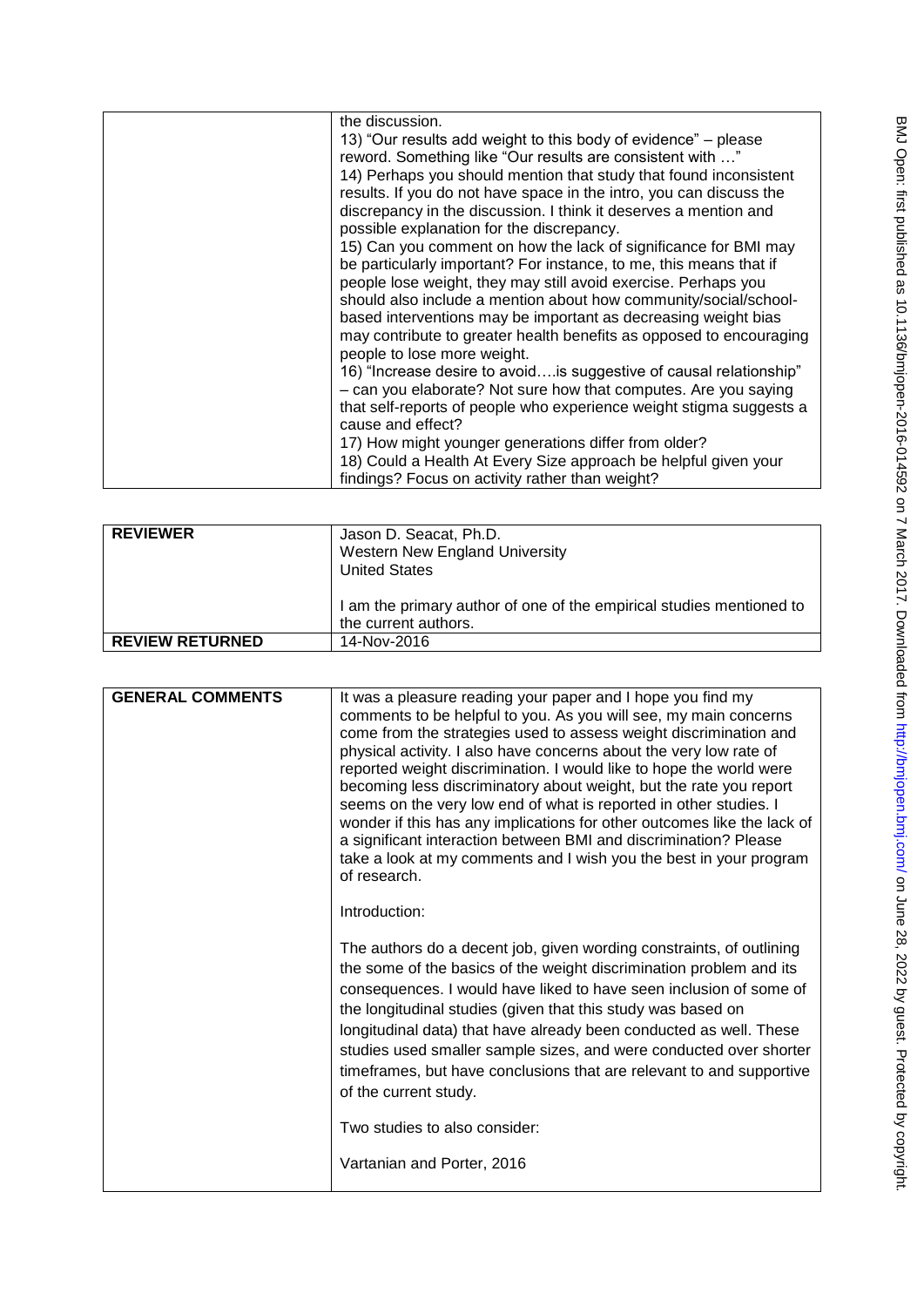| Seacat, Dougal and Roy 2014                                                                                                                                                                                                                                                                                                                                                                                                                                                                                                                                                          |
|--------------------------------------------------------------------------------------------------------------------------------------------------------------------------------------------------------------------------------------------------------------------------------------------------------------------------------------------------------------------------------------------------------------------------------------------------------------------------------------------------------------------------------------------------------------------------------------|
| Methods:                                                                                                                                                                                                                                                                                                                                                                                                                                                                                                                                                                             |
| I certainly appreciate the use of a large, nationally representative<br>sample. I have two significant concerns about these data that would<br>need to be thoroughly addressed by the authors:                                                                                                                                                                                                                                                                                                                                                                                       |
| First, the authors make the claim that their measurement of weight<br>status is more objectively measured and thus more accurate<br>(presumably than existing studies). The problem with their statement<br>is that the authors used wave 4 anthropometric data (2008-2009) to<br>analyze discrimination data from wave 5 (2010-2011). While the gap<br>in time is only one year, the authors need to temper their claim in the<br>abstract about the overall accuracy of their weight measurement.<br>They do acknowledge this limitation at the conclusion of the paper<br>though. |
| The second concern I have is with the actual assessment of weight<br>discrimination. Considerable debate exists in the literature about the<br>use of global measures of weight stigma and discrimination in cross-<br>sectional assessments (e.g., Seacat, Dougal and Roy, 2014). It is<br>possible that weight discrimination may be under-reported by<br>participants as various cognitive factors (memory, recall biases)<br>influence what is ultimately reported. I would like to see this more<br>clearly addressed by the authors.                                           |
| In line with the previous concern is the global assessment of<br>physical activity. At the very least, the authors need to temper their<br>language and account for the possibility of inaccuracies given the<br>nature of their assessment approach.                                                                                                                                                                                                                                                                                                                                |
| Results:                                                                                                                                                                                                                                                                                                                                                                                                                                                                                                                                                                             |
| I may have missed this, but was there any consideration for prior<br>physical activity levels among participants as a control in the present<br>analyses? Please make this clear.                                                                                                                                                                                                                                                                                                                                                                                                    |
| A reported weight discrimination rate of 4.9% of participants over an<br>entire year seems incredibly low. Studies in the US, UK and<br>Australia have identified rates much higher than this. How do the<br>authors rectify this finding with other studies demonstrating far<br>higher rates of discrimination?                                                                                                                                                                                                                                                                    |
| The findings of the impact of weight discrimination on reported<br>exercise are very intriguing. I am somewhat surprised by the lack of<br>an interaction effect of BMI and discrimination though since other<br>researchers have found that this relationship exists. Might this be<br>due to the relatively low number of people actually reporting<br>discrimination?                                                                                                                                                                                                             |
| Discussion:                                                                                                                                                                                                                                                                                                                                                                                                                                                                                                                                                                          |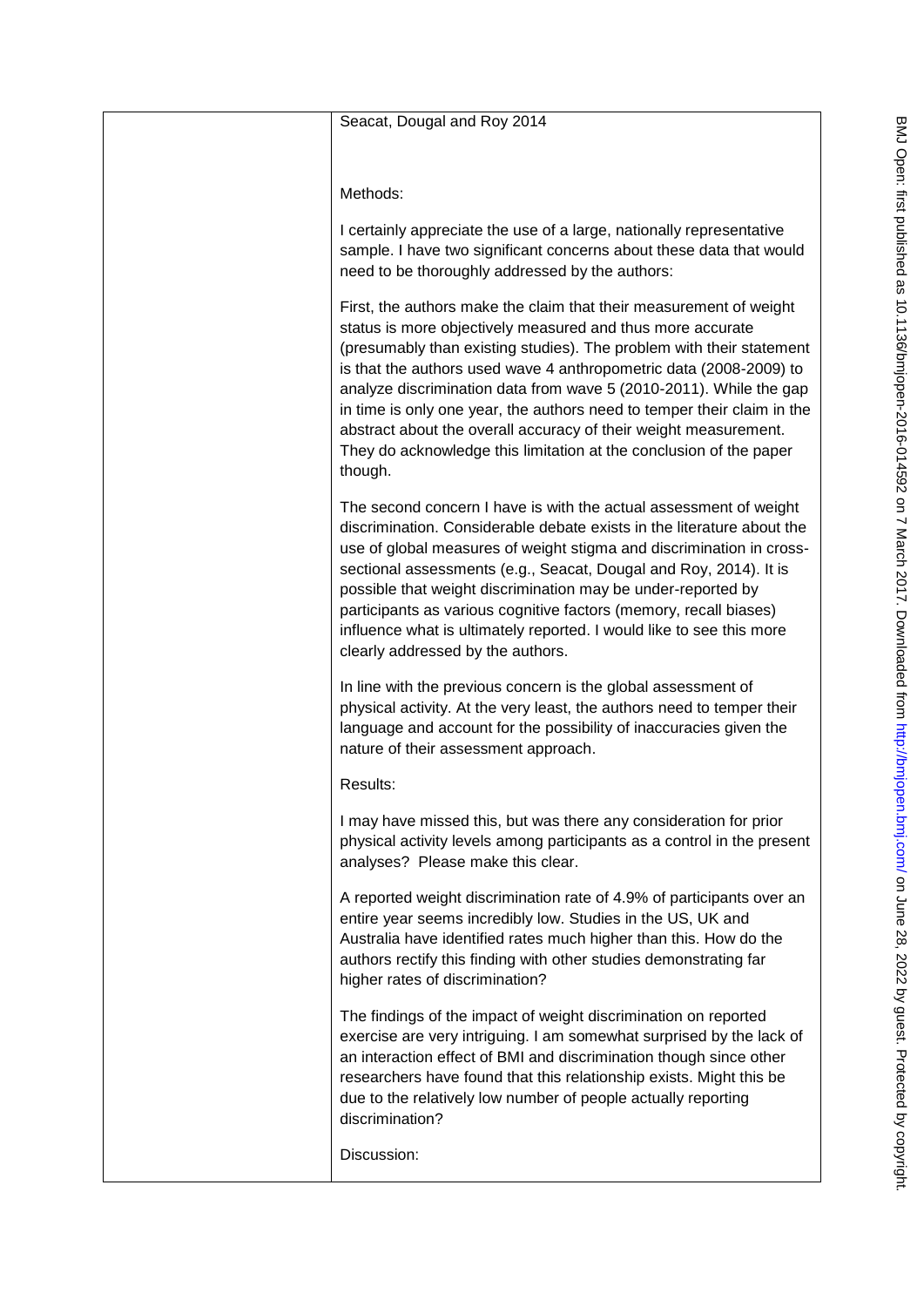| The discussion is well-written. As I mentioned though, the authors |
|--------------------------------------------------------------------|
| should address my aforementioned concerns about global             |
| assessments of weight discrimination (they do so somewhat for PA). |
| The authors also need to address the low level of reported weight  |
| discrimination and the implications this might have had on the     |
| present findings.                                                  |
|                                                                    |
|                                                                    |

# **VERSION 1 – AUTHOR RESPONSE**

Reviewer: 1

Really interesting study. It was short and I have suggested a few elaborations throughout that I think will strengthen the paper overall.

Comments:

1) I suggest changing the end of the title to "a population based study in older adults" as it is misleading without indicating that it is older adults.

- Response: We have edited the title making clear the age of the sample.

2) Please make the same change suggested above in the abstract.

- Response: Our abstract states that participants were aged 50 or older.

3) In abstract, please specify number of women and men rather than a whole combined n value. - Response: We have made this change as requested.

4) Please rephrase "vicious cycle of weight gain and mistreatment" to sound less colloquial. Perhaps remove the word vicious.

- Response: We have removed the word vicious from this sentence.

5) In Introduction, I would state 7-43% rather than list all 3 instances of reported weight discrimination. - Response: We have included all three figures to demonstrate the sharp increase in prevalence of discrimination across different categories of overweight and obesity and feel that changing to 7-43% would result in this no longer being clear, so we have chosen not to make this revision.

6) Rephrase weight-related behaviours to be more specific. Ex. Limited physical activity, etc. - Response: We have added to this sentence so it now reads "…there is increasing evidence that weight discrimination may adversely affect weight-related behaviours, e.g. increasing intake of highfat, high-calorie foods,5 decreasing dietary quality6 and limiting physical activity.7–11" (p3).

7) When listing the study that contradicts findings (higher weight stigma for higher exercise), can you put a brief explanation for this finding? For instance, was this study with gym goers or younger people or athletes?

- Response: We have briefly elaborated on the findings of this study, highlighting a discrepancy in its results: "In an online sample of 177 women, individuals who had experienced weight stigma reported higher levels of physical activity, despite being less likely to report believing that weight was under personal control." (p3).

8) For the discriminatory examples, where did these come from? Are they a valid scale? If they were from other research, please source.

- Response: We have stated that discrimination items were "based on those developed and used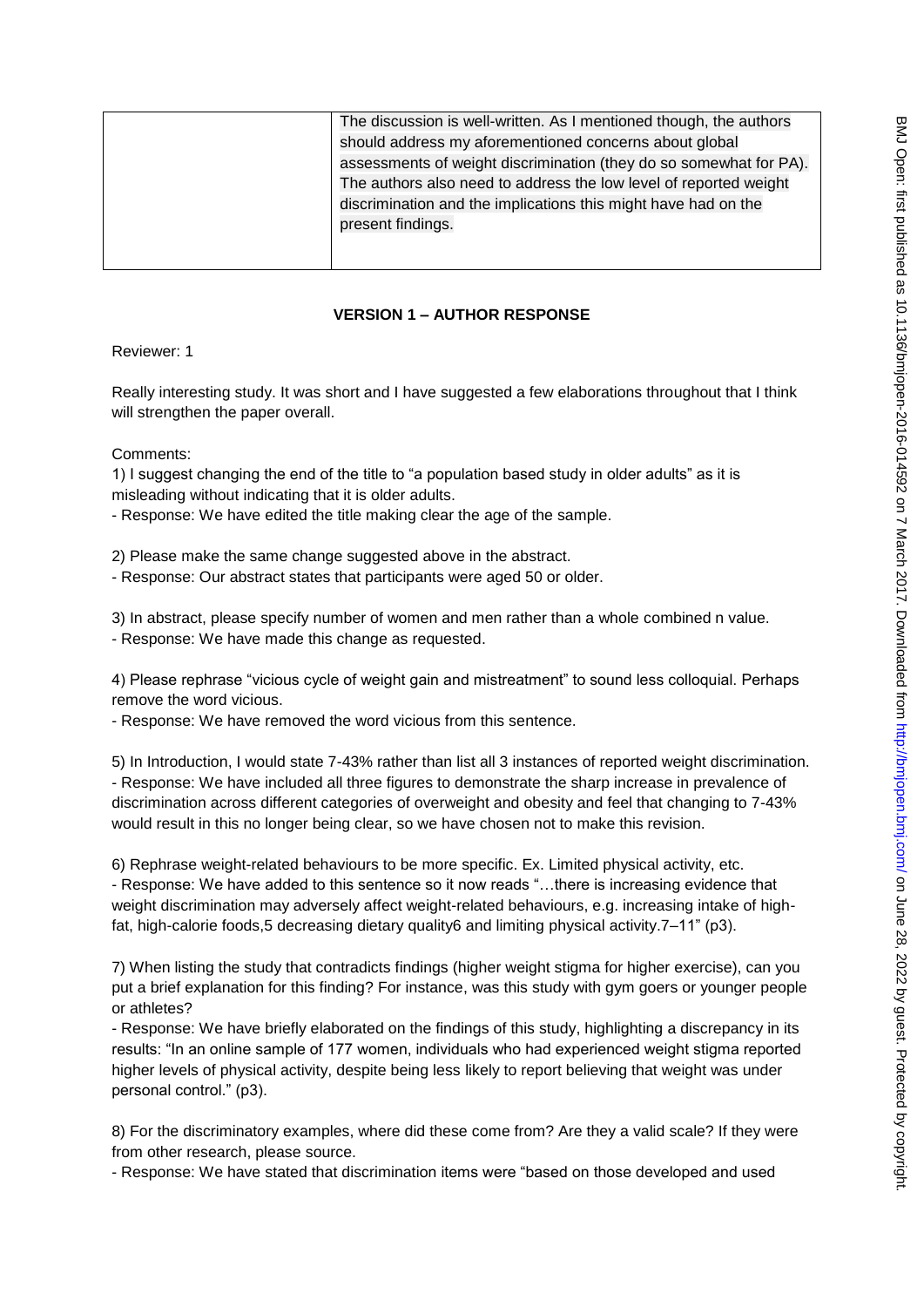widely in US longitudinal studies" and provided appropriate references (p4).

9) Why was disability not considered as a possible discrimination explanation? I believe you should put this in your limitations section. It is a commonly reported discriminatory reason. Also it would be a possible confound with physical activity/weight discrimination. Persons who experience disability related discrimination may be less likely to participate in physical activity because of physical limitations. And weight discrimination may be related to lack of mobility.

- Response: Disability was in fact included in the list of potential attributions for experiences of discrimination, but we listed just a few examples rather than the entire list. We apologise for not being clearer. We have edited the text to include all possible reasons for discrimination that could be selected by participants: "Participants reporting discrimination in any situation were asked to indicate the reason(s) they attributed their experience to from a list of options including weight, age, sex, race, physical disability, an aspect of physical appearance, sexual orientation, financial status, or other reason." (p4).

10) Please write out what ELSA stands for.

- Response: We define ELSA at its first use at the start of the method: "Data were from the English Longitudinal Study of Ageing (ELSA)" (p3).

11) Could you add in brief discussion why weight discrimination may be more reported with younger participants? This may have implications for generalizing the information.

- Response: We have edited our discussion to highlight the fact that weight discrimination is typically more frequently reported by younger adults and commented on how this may affect generalisability of the findings: "Participants were from an older population, in which levels of physical activity are likely to be lower22 and experiences of weight discrimination are typically less common1 relative to younger populations so findings cannot be assumed to generalise." (p7).

12) Please make sure to at "in an older sample" in your first line of the discussion.

- Response: We have highlighted the age of the sample in the third line of the discussion: "…demonstrating an association between self-reported experiences of weight discrimination and engagement in physical activity in a sample of middle-aged and older adults" (p5), to ensure it remains clear that this is the first study to examine weight discrimination and physical activity in a large population-based sample, irrespective of age.

13) "Our results add weight to this body of evidence" – please reword. Something like "Our results are consistent with …"

- Response: We have reworded to "Our results are consistent with these findings…" (p6).

14) Perhaps you should mention that study that found inconsistent results. If you do not have space in the intro, you can discuss the discrepancy in the discussion. I think it deserves a mention and possible explanation for the discrepancy.

- Response: Thank you for this suggestion. We have added a paragraph to our discussion comparing our results to the previous studies that have examined exercise behaviour, with a focus on the study with inconsistent findings: "Previous studies that have examined associations between weight stigma and actual exercise behaviour have produced mixed results.5,6,9,10 Our finding linking weight discrimination with reduced physical activity contrasts with one previous study in particular that observed increased levels of physical activity among women who had experienced weight stigma,10 but is consistent with two other key findings from the same study. First, the results showed that participants with experience of weight stigma were less likely to believe weight was controllable, which might reduce motivation to engage in exercise for weight control purposes. Second, weight bias internalisation (self-directed stigma) was associated with lower levels of physical activity." (p6).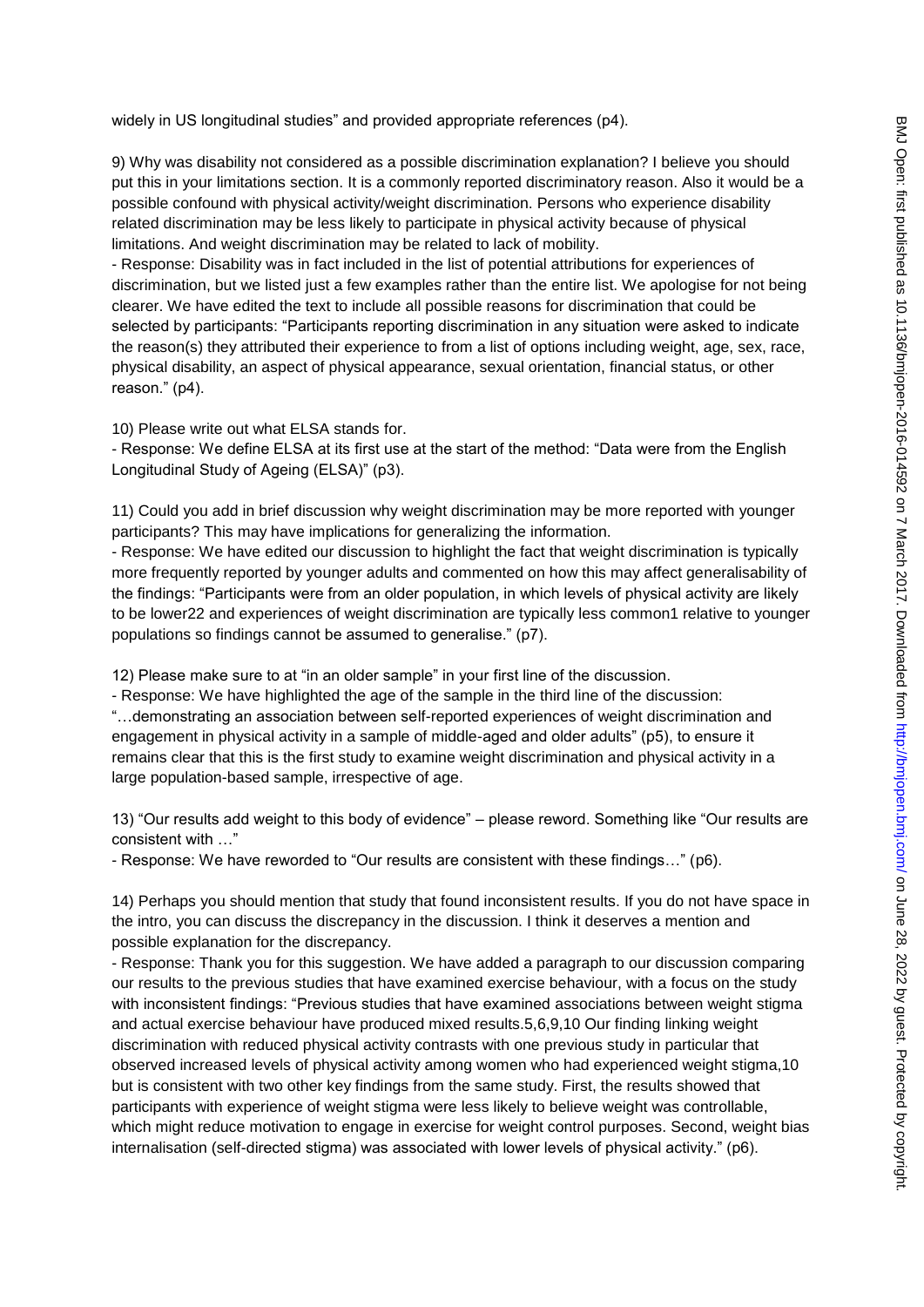15) Can you comment on how the lack of significance for BMI may be particularly important? For instance, to me, this means that if people lose weight, they may still avoid exercise. Perhaps you should also include a mention about how community/social/school-based interventions may be important as decreasing weight bias may contribute to greater health benefits as opposed to encouraging people to lose more weight.

- Response: Thank you for this suggestion. We have added a paragraph to our discussion highlighting the non-significant interaction between BMI and weight discrimination on physical activity and discussed the potential benefits of interventions that address weight bias: "The relationship between weight discrimination and physical activity did not differ significantly by BMI, indicating that individuals who experience weight discrimination are likely to be less physically active, regardless of their weight … It is possible that a person who encounters weight discrimination may lose weight but still avoid exercise. Given the substantial health benefits of being physically active, interventions that aim to reduce weight bias at a population level – for example through schools, local communities, or national campaigns – may have a greater impact on health than those that encourage people to lose weight." (p6).

16) "Increase desire to avoid….is suggestive of causal relationship" – can you elaborate? Not sure how that computes. Are you saying that self-reports of people who experience weight stigma suggests a cause and effect?

- Response: The study we reference here showed that individuals who had experienced weight stigma subsequently reported a greater desire to avoid exercise. We take this to be suggestive of a causal relationship because it indicates that stigmatising experiences may influence a person's desire to be physically active and thereby may have an effect on actual levels of physical activity. We have reworded this sentence in an effort to clarify this point.

#### 17) How might younger generations differ from older?

- Response: We have edited this sentence to clarify the direction of expected differences between younger and older populations: "Participants were from an older population, in which levels of physical activity are likely to be lower21 and experiences of weight discrimination are typically less common1 relative to younger populations…" (p7).

18) Could a Health At Every Size approach be helpful given your findings? Focus on activity rather than weight?

- Response: Thank you for this suggestion. We have included a sentence on the Health at Every Size movement in our new paragraph that discusses interventions to improve health and take the focus off weight loss: "A Health at Every Size approach may be helpful in promoting the adoption of healthy habits, including regular physical activity, for the sake of health and wellbeing as opposed to weight control.19" (p7).

Reviewer: 2

Introduction:

The authors do a decent job, given wording constraints, of outlining the some of the basics of the weight discrimination problem and its consequences. I would have liked to have seen inclusion of some of the longitudinal studies (given that this study was based on longitudinal data) that have already been conducted as well. These studies used smaller sample sizes, and were conducted over shorter timeframes, but have conclusions that are relevant to and supportive of the current study. Two studies to also consider:

Vartanian and Porter, 2016

Seacat, Dougal and Roy 2014

- Response: Thank you for drawing our attention to these studies. We have not gone into detail on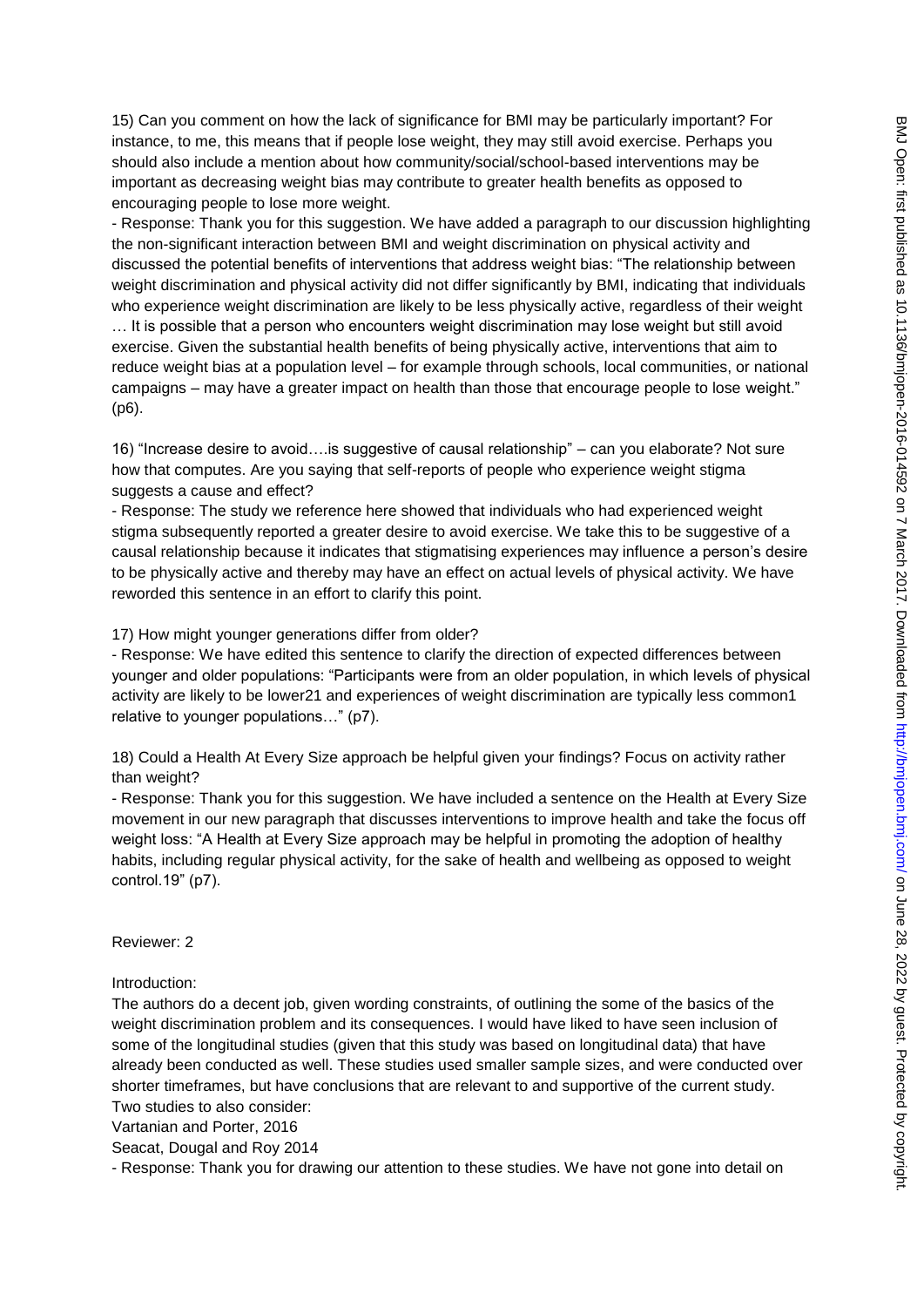results relating to eating behaviour as this is not the primary focus of the paper, but have cited them where we briefly discuss the adverse effects of weight stigma on weight-related behaviours: "...there is increasing evidence that weight discrimination may adversely affect weight-related behaviours, e.g. increasing intake of high-fat, high-calorie foods,5 decreasing dietary quality6 and limiting physical activity.7–11" (p3).

## Methods:

I certainly appreciate the use of a large, nationally representative sample. I have two significant concerns about these data that would need to be thoroughly addressed by the authors:

First, the authors make the claim that their measurement of weight status is more objectively measured and thus more accurate (presumably than existing studies). The problem with their statement is that the authors used wave 4 anthropometric data (2008-2009) to analyze discrimination data from wave 5 (2010-2011). While the gap in time is only one year, the authors need to temper their claim in the abstract about the overall accuracy of their weight measurement. They do acknowledge this limitation at the conclusion of the paper though.

- Response: We thank the reviewer for drawing our attention to this oversight. We have edited the strengths and limitations section below the abstract to take account of the elapsed time between measuring height and weight and collection of discrimination and physical activity data.

The second concern I have is with the actual assessment of weight discrimination. Considerable debate exists in the literature about the use of global measures of weight stigma and discrimination in crosssectional assessments (e.g., Seacat, Dougal and Roy, 2014). It is possible that weight discrimination may be under-reported by participants as various cognitive factors (memory, recall biases) influence what is ultimately reported. I would like to see this more clearly addressed by the authors.

- Response: We now discuss limitations of the discrimination measure in our discussion: "Weight discrimination was determined by self-reports of past experiences and as a result may have been underreported due to memory or recall biases. Participants could attribute multiple reasons to experiences of discrimination; although by asking about a range of potential reasons for discrimination weight was not the obvious focus, which may have helped to avoid bias among heavier respondents. The discrimination questions asked about five situations, but there are others that may be particularly relevant to weight discrimination (e.g. being viewed unfavourably as a potential romantic partner or having to pay more on public transport for occupying two passenger seats) and their omission may again mean that the prevalence of weight discrimination was underestimated." (p6).

In line with the previous concern is the global assessment of physical activity. At the very least, the authors need to temper their language and account for the possibility of inaccuracies given the nature of their assessment approach.

• Response: We have added the fact that analyses relied on global assessments of physical activity and discrimination as a limitation in our Strengths and Limitations section below the abstract: "Discrimination and physical activity were assessed alongside a vast number of other measures, minimising reporting bias, but both were self-reported global assessments which may be limited by inaccuracies in reporting." (p2). We have also edited the first paragraph of our discussion, where we summarise our key findings, to make clear that analyses were based on self-reported physical activity data: "Independent of differences in physical activity related to BMI, we saw that participants who reported weight-based discrimination were substantially more likely to report being sedentary, and less likely to report regularly engaging in moderately or vigorously energetic activities." (p6).

#### Results:

I may have missed this, but was there any consideration for prior physical activity levels among participants as a control in the present analyses? Please make this clear.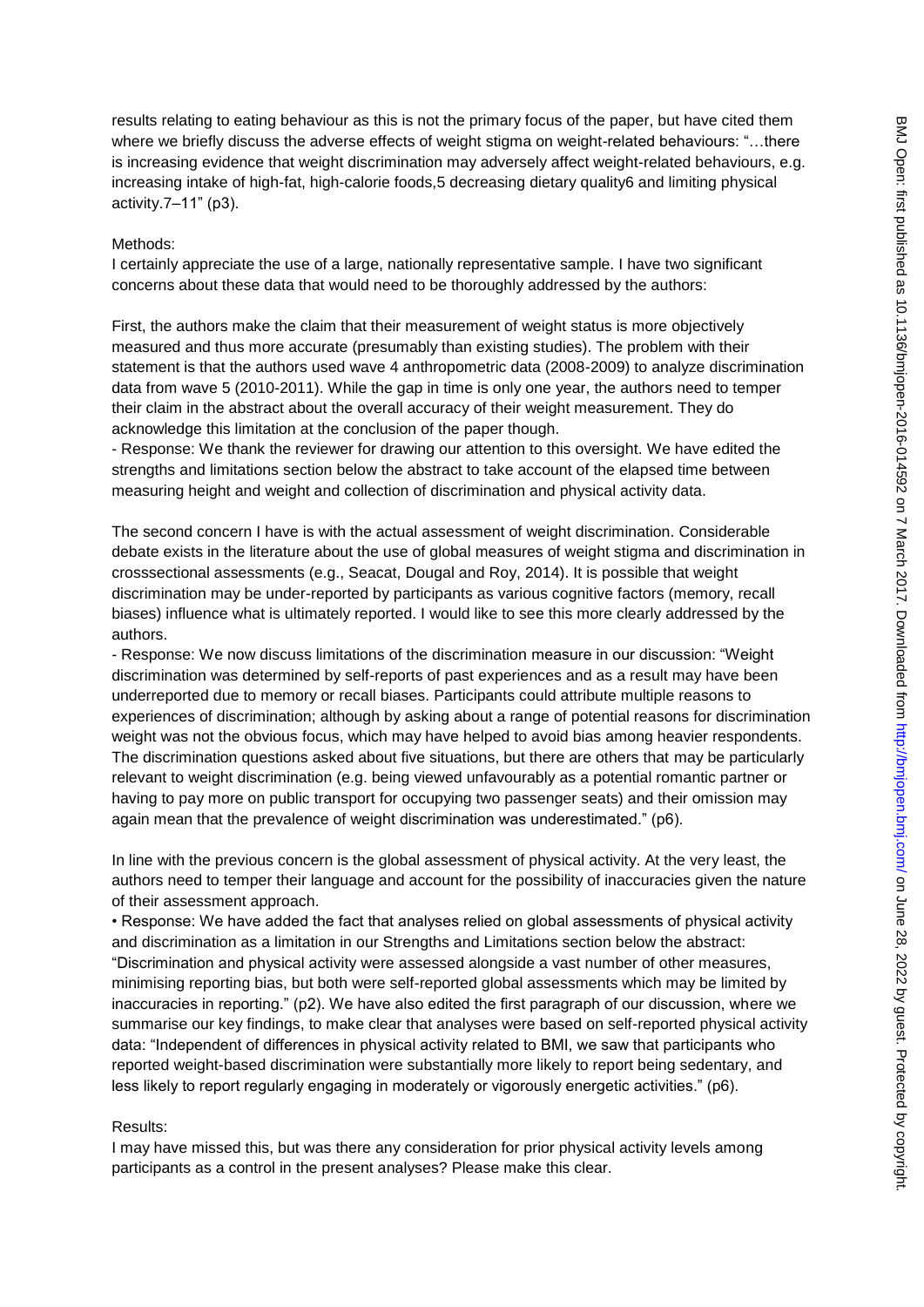- Response: We did not control for prior physical activity levels because the way the discrimination items were worded did not allow us to determine when discriminatory experiences had occurred. We have raised this as a limitation in our discussion (p6).

A reported weight discrimination rate of 4.9% of participants over an entire year seems incredibly low. Studies in the US, UK and Australia have identified rates much higher than this. How do the authors rectify this finding with other studies demonstrating far higher rates of discrimination? - Response: The observed prevalence of perceived weight discrimination in this sample was in fact very similar to results from comparable age groups in a previous large study conducted in the US, where rates were 5.3% in 55–64-year-olds and 4.0% in 65–74-year-olds (Puhl, Andreyeva, Brownell, 2008). We now highlight this in our discussion (p7). We have also provided more information on the prevalence of discrimination by weight status in the results section to show that while the overall prevalence of weight discrimination was just under 5%, in participants with obesity it was over 13%: "Perceived weight discrimination was reported by 4.9% of participants. Weight discrimination varied substantially by weight status (p<.001), rising from 0.8% in underweight and normal-weight participants (n=1451) and 0.9% in overweight participants (n=2272) to 13.4% in individuals with obesity (n=1757)." (p5).

The findings of the impact of weight discrimination on reported exercise are very intriguing. I am somewhat surprised by the lack of an interaction effect of BMI and discrimination though since other researchers have found that this relationship exists. Might this be due to the relatively low number of people actually reporting discrimination?

- Response: This is a good point – we have added this to our new paragraph discussing the null results of the interaction: "… it should be noted that very few (<1%) participants with a BMI <30 reported weight discrimination, so this analysis may have been underpowered." (p6).

## Discussion:

The discussion is well-written. As I mentioned though, the authors should address my aforementioned concerns about global assessments of weight discrimination (they do so somewhat for PA). The authors also need to address the low level of reported weight discrimination and the implications this might have had on the present findings.

- Response: As outlined in response to earlier comments, we have added discussion on the limitations of our measure of weight discrimination and the lower rate of weight discrimination observed in this sample compared to previous studies (p7).

Once again, we are grateful for your interest in the paper. We look forward to hearing your response.

#### **VERSION 2 – REVIEW**

| <b>REVIEWER</b>        | Jason Seacat                          |
|------------------------|---------------------------------------|
|                        | <b>Western New England University</b> |
| <b>REVIEW RETURNED</b> | 09-Jan-2017                           |

| <b>GENERAL COMMENTS</b> | Title: Association between perceived weight discrimination and<br>physical activity: A population-based study in English middle-aged<br>and older adults |
|-------------------------|----------------------------------------------------------------------------------------------------------------------------------------------------------|
|                         | Reviewer: Jason D. Seacat, Ph.D.                                                                                                                         |
|                         | Title-It may just be my semantic preference, but should wording be<br>"among middle-aged"<br>Introduction-                                               |
|                         | Lines 18-19: Authors should indicate the somewhat contradictory<br>findings in the literature here since they state the purpose of the                   |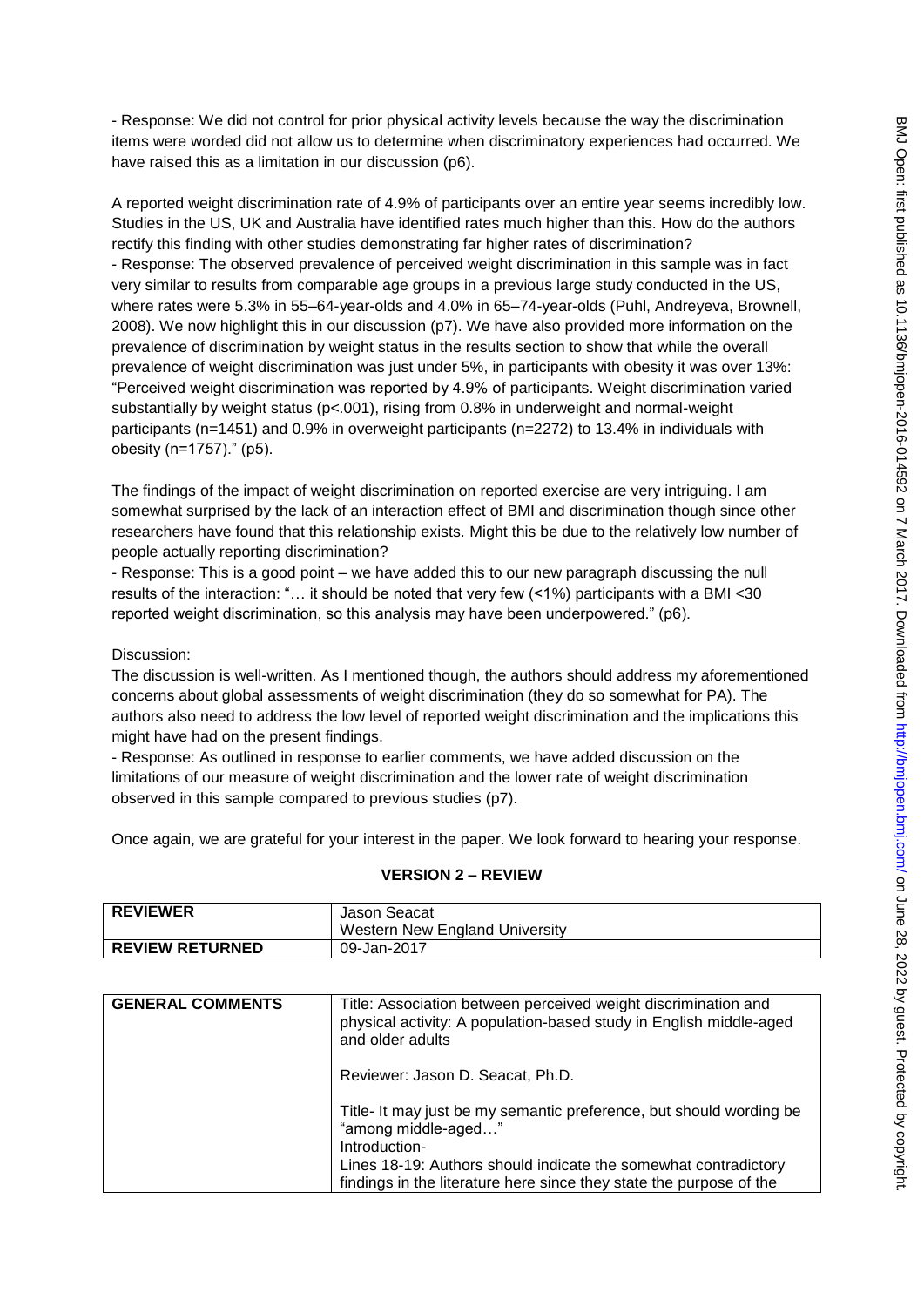| study was to resolve this issue.                                       |
|------------------------------------------------------------------------|
| Line 36-37: In conjunction with previous comment, I would suggest      |
| authors use the word "help" resolve                                    |
| Method-                                                                |
| No issues.                                                             |
| <b>Statistical Analyses-</b>                                           |
| No issues.                                                             |
| Results-                                                               |
| No issues.                                                             |
| Discussion-                                                            |
| -The authors mention a "health at every size approach" as a            |
| possible strategy to promote health behavior. At a minimum, there      |
| should be a citation for this position. While I tend to agree with the |
| authors about the benefits of such an approach, care should be         |
| used in promoting one particular approach over others without          |
| documenting evidence for the efficacy of such an approach. The         |
| aforementioned approach is not one that is viewed skeptically by       |
| some members of the obesity science community.                         |
| - The authors do an excellent job clarifying their findings and        |
| acknowledging the limitations of their current study.                  |
| - Given the stated limitations, which I would expect, I would suggest  |
| that the authors temper their language ever so slightly in the final   |
| summary. I would suggest stating "may be associated with lower         |
| participation"                                                         |
|                                                                        |
|                                                                        |
| Overall, the authors did an excellent job on this piece.               |

# **VERSION 2 – AUTHOR RESPONSE**

Title- It may just be my semantic preference, but should wording be "among middle-aged…" - Response: We have edited the title accordingly.

Introduction-

Lines 18-19: Authors should indicate the somewhat contradictory findings in the literature here since they state the purpose of the study was to resolve this issue.

- Response: This sentence now reads: "…there is increasing evidence that weight discrimination may adversely affect weight-related behaviours, e.g. increasing intake of high-fat, high-calorie foods,5 decreasing dietary quality6 and limiting physical activity,7–11 although findings have been somewhat contradictory."

Line 36-37: In conjunction with previous comment, I would suggest authors use the word "help" resolve…

- Response: We have edited this line to read: "This study aimed to help resolve these discrepant findings…"

Method-No issues.

Statistical Analyses-No issues.

Results-No issues.

Discussion-

-The authors mention a "health at every size approach" as a possible strategy to promote health